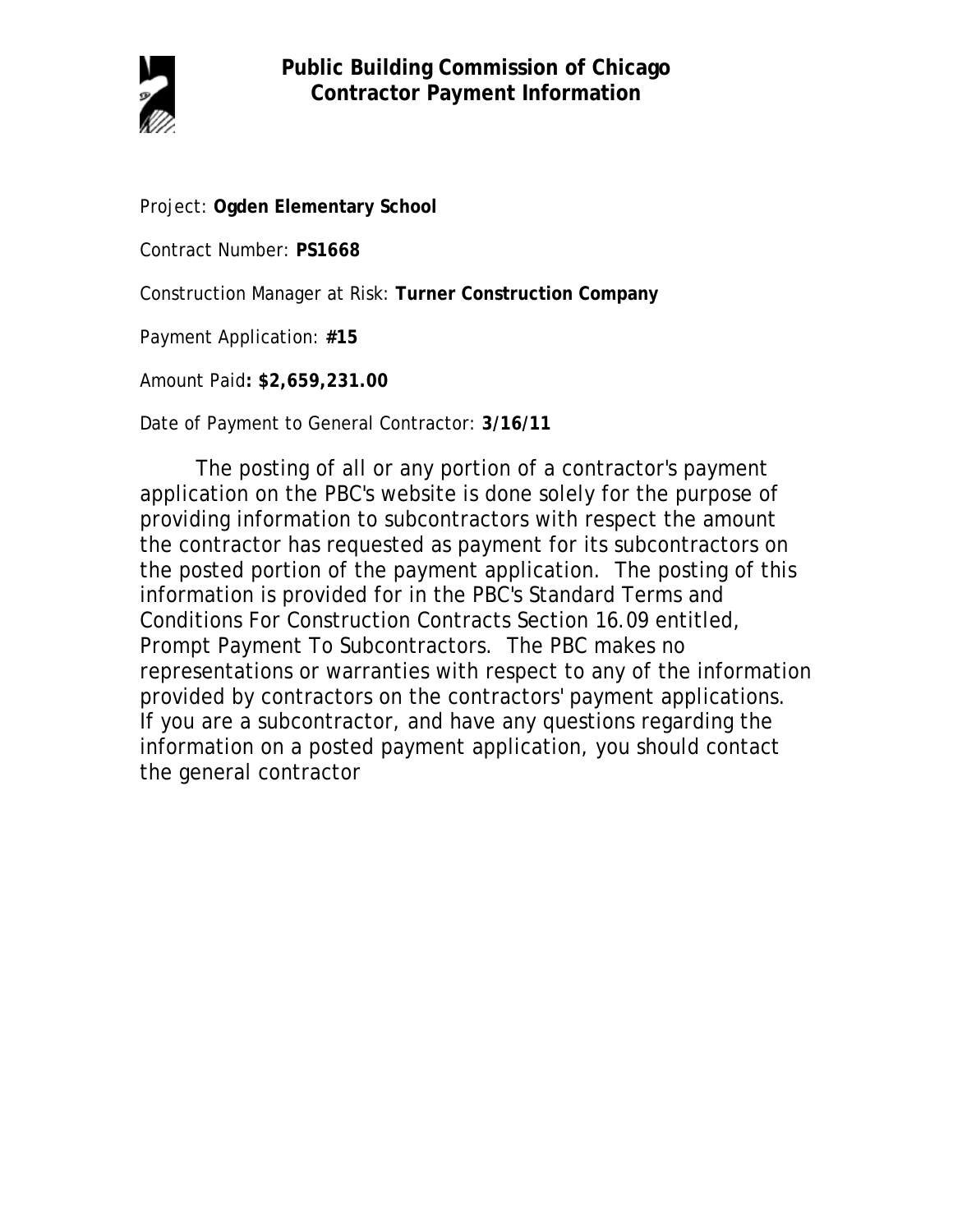# **PUBLIC BUILDING COMMISSION OF CHICAGO**

## **EXHIBIT S**

### CERTIFICATE OF ARCHITECT - ENGINEER

| <b>February 04, 2011</b><br>Date:                                                                                                                               |                                                                                                                                                                                                                                                                                                                                                                |  |
|-----------------------------------------------------------------------------------------------------------------------------------------------------------------|----------------------------------------------------------------------------------------------------------------------------------------------------------------------------------------------------------------------------------------------------------------------------------------------------------------------------------------------------------------|--|
| <b>Ogden Replacement Elementary School</b><br>Project:                                                                                                          |                                                                                                                                                                                                                                                                                                                                                                |  |
| To: Public Building Commission of Chicago<br>In accordance with Resolution No.<br>the Commission and to its Trustee, that:                                      | adopted by the Public Building Commission of Chicago on<br>, relating to the \$<br>Revenue Bonds issued by the Public Building Commission of Chicago for the financing of this project (and all terms used herein shall have the same meaning as in said Resolution), I hereby certify to                                                                      |  |
|                                                                                                                                                                 | 1. Obligations in the amounts stated herein have been incurred by the Commission and that each item thereof is a proper charge<br>against the Construction Account and has not been paid; and                                                                                                                                                                  |  |
|                                                                                                                                                                 | 2. No amount hereby approved for payment upon any contract will, when added to all amounts previously paid upon such<br>contract, exceed 90% of current estimates approved by the Architect - Engineer until the aggregate amount of payments withheld<br>equals 5% of the Contract Price (said retained funds being payable as set forth in said Resolution). |  |
| THE CONTRACTOR                                                                                                                                                  | <b>Turner Construction Company (Chicago)</b>                                                                                                                                                                                                                                                                                                                   |  |
| <b>FOR</b><br>is now entitled to the sum of                                                                                                                     | <b>Ogden Replacement Elementary School</b><br>\$2,659,231.00                                                                                                                                                                                                                                                                                                   |  |
| ORIGINAL CONTRACT PRICE<br><b>ADDITIONS</b><br><b>DEDUCTIONS</b><br>NET ADDITION OR DEDUCTION<br>ADJUSTED CONTRACT PRICE                                        | \$44,788,221.00<br>\$0.00<br>\$0.00<br>\$0.00<br>\$44,788,221.00                                                                                                                                                                                                                                                                                               |  |
| TOTAL AMOUNT EARNED                                                                                                                                             | \$28,398,744.00                                                                                                                                                                                                                                                                                                                                                |  |
| <b>TOTAL RETENTION</b>                                                                                                                                          | \$2,252,234.00                                                                                                                                                                                                                                                                                                                                                 |  |
| a) Reserve Withheld @ 10% of Total Amount Earned, but<br>not to exceed 1% of Contract Price<br>b) Liens and Other Withholding<br>c) Liquidated Damages Withheld | \$2,252,234.00<br>\$0.00<br>\$0.00                                                                                                                                                                                                                                                                                                                             |  |
| TOTAL PAID TO DATE (Include this Payment)                                                                                                                       | \$26,146,510.00                                                                                                                                                                                                                                                                                                                                                |  |
| LESS: AMOUNT PREVIOUSLY PAID                                                                                                                                    | \$23,487,279.00                                                                                                                                                                                                                                                                                                                                                |  |
| AMOUNT DUE THIS PAYMENT                                                                                                                                         | \$2,659,231.00                                                                                                                                                                                                                                                                                                                                                 |  |
| C. Rocco Castellano<br>Architect - Engineer                                                                                                                     | Date: 02/10/2011                                                                                                                                                                                                                                                                                                                                               |  |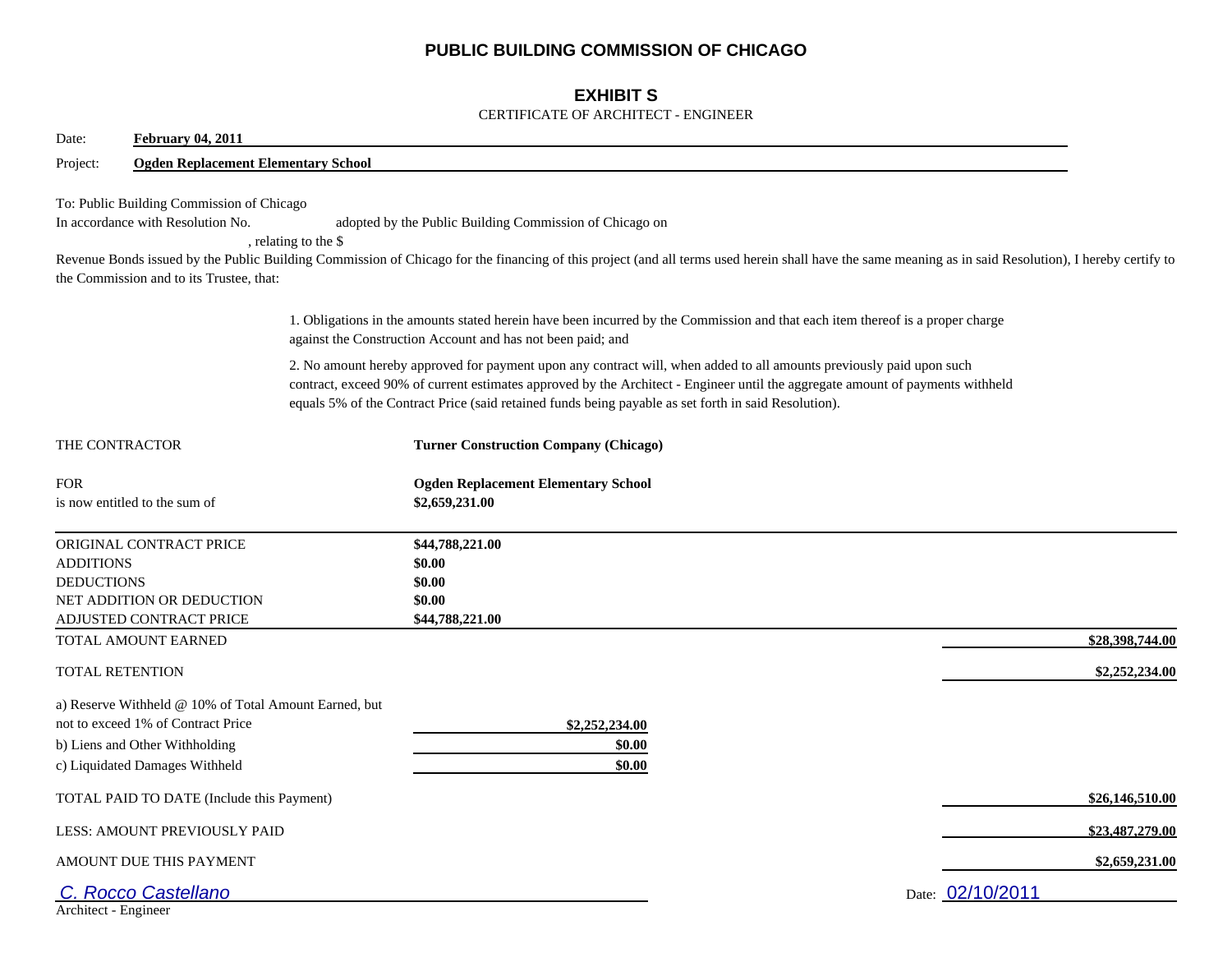## **(1 of 6) CONTRACTOR'S SWORN STATEMENT AND AFFIDAVIT FOR PARTIAL PAYMENT**

| <b>STATE OF Illinois</b> |          |
|--------------------------|----------|
|                          | $\{SS\}$ |
| <b>COUNTY OF Cook</b>    |          |

The affiant, being first duly sworn on oath, deposes and says that he/she is **Project Executive**, of **Turner Construction Company (Chicago)**, an **Illinois** corporation, and duly authorized to make this Affidavit in behalf of said corporation, and for him/herself individually; that he/she is well acquainted with the facts herein set forth and that said corporation is the Contractor with the PUBLIC BUILDING COMMISSION OF CHICAGO, Owner, under Contract No. **1632400** dated the **24th day of November, 2009**, for (describe nature of work)

#### **General Construction**

for (designate Project and Location)

#### **Ogden Replacement Elementary School**

#### **24 W. Walton, Chicago, Illinois 60610**

**·** that the following statements are made for the purpose of procuring a partial payment of

#### **Two million six hundred fifty nine thousand two hundred thirty one**

#### **\$2,659,231.00**

under the terms of said Contract;

**·** that the work for which payment is requested has been completed, free and clear of any and all claims, liens, charges, and expenses of any kind or nature whatsoever and in full compliance with the Contract Documents and the requirements of said Owner under them;

**·** that for the purposes of said Contract, the following persons have been contracted with, and have furnished or prepared materials, equipment, supplies, and services for, and having done labor on said improvement;

**·** that the respective amounts set forth opposite their names is the full amount of money due and to become due to each of them respectively;

**·** that this statement is a full, true, and complete statement of all such persons and of the full amount now due and the amount heretofore paid to each of them for such labor, materials, equipment, supplies, and services, furnished or prepared by each of them to or on account of said work, as stated:

| <b>NAME</b><br>and<br><b>ADDRESS</b>                                                                   | <b>TYPE</b><br><b>OF</b><br><b>WORK</b> | <b>TOTAL</b><br><b>CONTRACT</b><br><b>(INCLUDE)</b><br>C.0.'s) | <b>TOTAL</b><br><b>WORK</b><br><b>COMPLETE</b> | <b>LESS</b><br><b>RETENTION</b><br><b>(INCLUDE</b><br><b>CURRENT)</b> | <b>LESS</b><br><b>NET</b><br><b>PREVIOUSLY</b><br><b>PAID</b> | <b>NET</b><br><b>DUE</b><br><b>THIS</b><br><b>PERIOD</b> | <b>BALANCE</b><br>TO<br><b>BECOME</b><br><b>DUE</b> |
|--------------------------------------------------------------------------------------------------------|-----------------------------------------|----------------------------------------------------------------|------------------------------------------------|-----------------------------------------------------------------------|---------------------------------------------------------------|----------------------------------------------------------|-----------------------------------------------------|
| 001                                                                                                    | <b>TCCo GMP</b>                         |                                                                |                                                |                                                                       |                                                               |                                                          |                                                     |
| Pinto Construction,<br>7225 W. 105th Street,<br>Palos Hills, Illinois 60465                            | <b>Site Logisitcs</b>                   | 330,659.00                                                     | 293,519.00                                     | 14,764.00                                                             | 272,609.00                                                    | 6,146.00                                                 | 51,904.00                                           |
| Pinto Construction,<br>7225 W. 105th Street,<br>Palos Hills, Illinois 60465                            | <b>Site Logisitcs</b>                   | 8,611.00                                                       | 7,665.00                                       | 0.00                                                                  | 6,890.00                                                      | 775.00                                                   | 946.00                                              |
| Thatcher Foundations,<br>Inc.,<br>7100 Industrial Highway,<br>Gary, Indiana 46406                      | <b>Earth Retention</b>                  | 513,829.00                                                     | 513,829.00                                     | 25,691.00                                                             | 488,138.00                                                    | 0.00                                                     | 25,691.00                                           |
| Thatcher Foundations,<br>Inc.,<br>7100 Industrial Highway,<br>Gary, Indiana 46406                      | <b>Earth Retention</b>                  | 17,221.00                                                      | 17,221.00                                      | 0.00                                                                  | 17,221.00                                                     | 0.00                                                     | 0.00                                                |
| John Keno & Company,<br>8608 West Catalpa Ave.,<br><b>Suite 808.</b><br>Chicago, Illinois 60656        | Excavation                              | 1,655,763.00                                                   | 1,553,653.00                                   | 46.611.00                                                             | 1,507,042.00                                                  | 0.00                                                     | 148,721.00                                          |
| John Keno & Company,<br>8608 West Catalpa Ave.,<br><b>Suite 808.</b><br>Chicago, Illinois 60656        | Excavation                              | 43.673.00                                                      | 40,191.00                                      | 0.00                                                                  | 40.191.00                                                     | 0.00                                                     | 3,482.00                                            |
| <b>Revcon Construction</b><br>Corporation,<br>500 Industrial Drive,<br>Prairie View, Illinois<br>60069 | <b>Caissons</b>                         | 1,550,091.00                                                   | 1,550,091.00                                   | 46,503.00                                                             | 1,503,588.00                                                  | 0.00                                                     | 46,503.00                                           |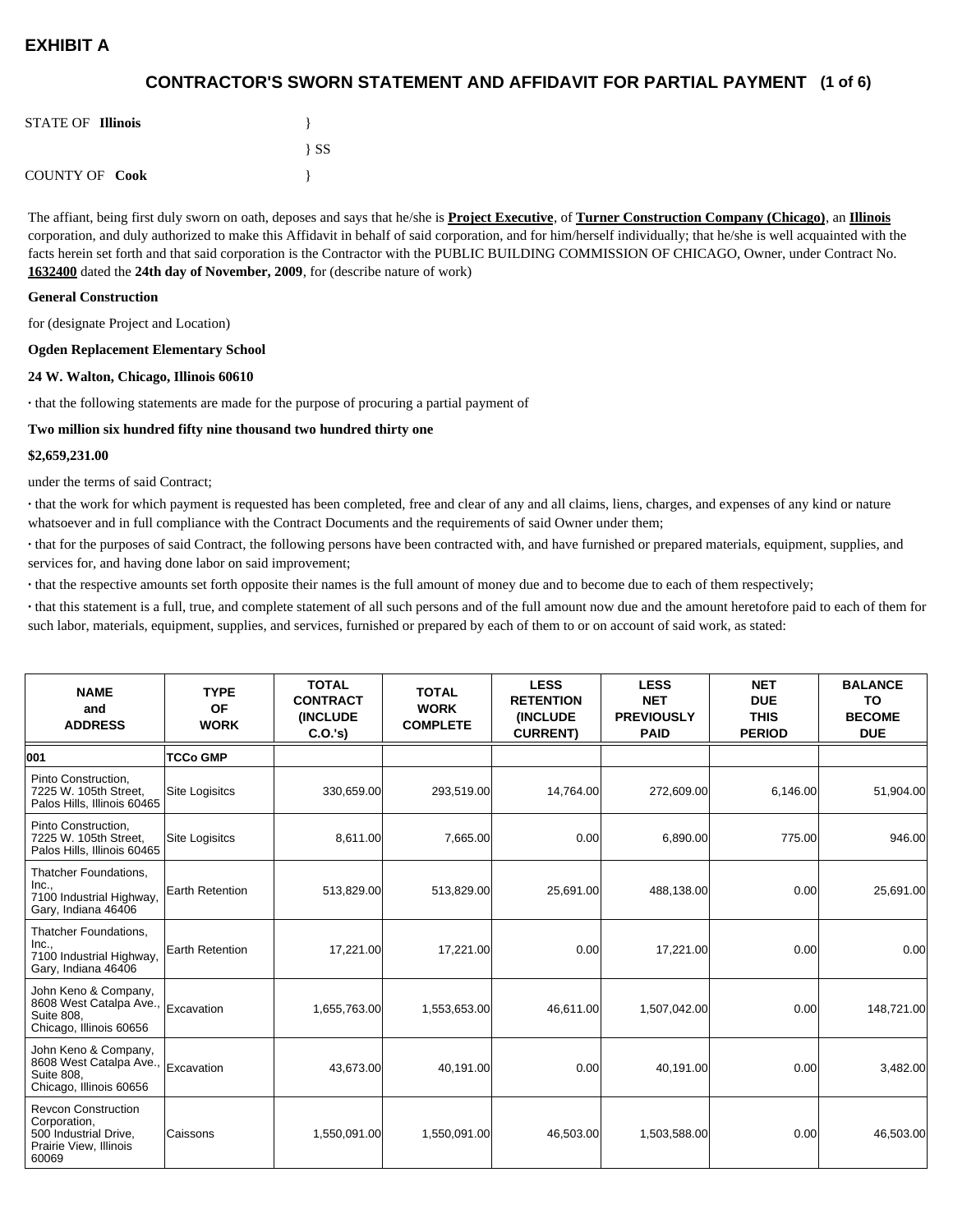### **(2 of 6) CONTRACTOR'S SWORN STATEMENT AND AFFIDAVIT FOR PARTIAL PAYMENT**

| <b>NAME</b><br>and<br><b>ADDRESS</b>                                                                       | <b>TYPE</b><br><b>OF</b><br><b>WORK</b> | <b>TOTAL</b><br><b>CONTRACT</b><br><b>(INCLUDE)</b><br>C.O.'s) | <b>TOTAL</b><br><b>WORK</b><br><b>COMPLETE</b> | <b>LESS</b><br><b>RETENTION</b><br><b>INCLUDE</b><br><b>CURRENT)</b> | <b>LESS</b><br><b>NET</b><br><b>PREVIOUSLY</b><br><b>PAID</b> | <b>NET</b><br><b>DUE</b><br><b>THIS</b><br><b>PERIOD</b> | <b>BALANCE</b><br>TO<br><b>BECOME</b><br><b>DUE</b> |
|------------------------------------------------------------------------------------------------------------|-----------------------------------------|----------------------------------------------------------------|------------------------------------------------|----------------------------------------------------------------------|---------------------------------------------------------------|----------------------------------------------------------|-----------------------------------------------------|
| <b>Revcon Construction</b><br>Corporation,<br>500 Industrial Drive,<br>Prairie View, Illinois<br>60069     | Caissons                                | 48,763.00                                                      | 48,763.00                                      | 0.00                                                                 | 48,763.00                                                     | 0.00                                                     | 0.00                                                |
| Reliable Contracting &<br>Equipment Co.,<br>333 N Ogden Ave,<br>Chicago, Illinois 60607                    | <b>Site Utilities</b>                   | 400,802.00                                                     | 350,786.84                                     | 35,077.80                                                            | 257,728.10                                                    | 57,980.94                                                | 85,092.96                                           |
| Reliable Contracting &<br>Equipment Co.,<br>333 N Ogden Ave,<br>Chicago, Illinois 60607                    | <b>Site Utilities</b>                   | 8,844.00                                                       | 7,694.00                                       | 0.00                                                                 | 6,307.00                                                      | 1,387.00                                                 | 1,150.00                                            |
| Abbey Paving,<br>1949 County Line Road,<br>Aurora, Illinois 60502                                          | Paving                                  | 42,310.00                                                      | 0.00                                           | 0.00                                                                 | 0.00                                                          | 0.00                                                     | 42,310.00                                           |
| Abbey Paving,<br>1949 County Line Road,<br>Aurora, Illinois 60502                                          | Paving                                  | 1,443.00                                                       | 0.00                                           | 0.00                                                                 | 0.00                                                          | 0.00                                                     | 1,443.00                                            |
| <b>Christy Webber</b><br>Landscape,<br>2900 W. Ferdinand St.<br>Chicago, Illinois 60612                    | Landscaping                             | 257,352.00                                                     | 0.00                                           | 0.00                                                                 | 0.00                                                          | 0.00                                                     | 257,352.00                                          |
| <b>Christy Webber</b><br>Landscape,<br>2900 W. Ferdinand St,<br>Chicago, Illinois 60612                    | Landscaping                             | 8,776.00                                                       | 0.00                                           | 0.00                                                                 | 0.00                                                          | 0.00                                                     | 8,776.00                                            |
| Burling Builders, Inc.,<br>44 West 60th Street,<br>Chicago, Illinois 60621                                 | Concrete                                | 3,715,269.00                                                   | 3,311,219.00                                   | 166,097.70                                                           | 3,135,503.00                                                  | 9,618.30                                                 | 570,147.70                                          |
| Burling Builders, Inc.,<br>44 West 60th Street,<br>Chicago, Illinois 60621                                 | Concrete                                | 118,122.00                                                     | 105,601.00                                     | 0.00                                                                 | 105,601.00                                                    | 0.00                                                     | 12,521.00                                           |
| Illinois Masonry Corp.,<br>200 Telser Rd.,<br>Lake Zurich, Illinois<br>60047                               | Masonry and Stone                       | 5,254,794.00                                                   | 4,613,438.00                                   | 461,344.00                                                           | 3,701,748.00                                                  | 450,346.00                                               | 1,102,700.00                                        |
| Illinois Masonry Corp.,<br>200 Telser Rd.,<br>Lake Zurich, Illinois<br>60047                               | Masonry and Stone                       | 169,477.00                                                     | 148,801.00                                     | 0.00                                                                 | 130,498.00                                                    | 18,303.00                                                | 20.676.00                                           |
| Carlo Steel Corporation,<br>3100 East 87th Street,<br>Chicago, Illinois 60617                              | <b>Structural Steel</b>                 | 2,537,114.00                                                   | 2,535,557.00                                   | 253,557.00                                                           | 2,282,000.00                                                  | 0.00                                                     | 255,114.00                                          |
| Carlo Steel Corporation,<br>3100 East 87th Street,<br>Chicago, Illinois 60617                              | <b>Structural Steel</b>                 | 78,462.00                                                      | 78,030.00                                      | 0.00                                                                 | 78,030.00                                                     | 0.00                                                     | 432.00                                              |
| Chicago Architectural<br>Metals, Inc.,<br>4619 N. Ravenswood<br>Ave., Ste #201,<br>Chicago, Illinois 60640 | Miscellaneous<br>Metals                 | 102,786.65                                                     | 102,786.65                                     | 0.00                                                                 | 102,786.65                                                    | 0.00                                                     | 0.00                                                |
| Chicago Architectural<br>Metals, Inc.,<br>4619 N. Ravenswood<br>Ave., Ste #201,<br>Chicago, Illinois 60640 | Miscellaneous<br>Metals                 | 3,867.36                                                       | 3,867.36                                       | 0.00                                                                 | 3,867.36                                                      | 0.00                                                     | 0.00                                                |
| Byus Steel, Inc.,<br>1750 Hubbard St,<br>Batavia, Illinois 60510                                           | Misc. Metals                            | 50,000.00                                                      | 41,540.00                                      | 4,154.00                                                             | 0.00                                                          | 37,386.00                                                | 12,614.00                                           |
| Scale Construction Inc.,<br>2101 S. CARPENTER<br>ST, 2ND FLOOR,<br>CHICAGO, Illinois 60608                 | <b>General Trades</b>                   | 904,467.00                                                     | 135,695.51                                     | 13,565.00                                                            | 100,512.00                                                    | 21,618.51                                                | 782,336.49                                          |
| Scale Construction Inc.,<br>2101 S. CARPENTER<br>ST, 2ND FLOOR,<br>CHICAGO, Illinois 60608                 | <b>General Trades</b>                   | 30,243.00                                                      | 4,536.00                                       | 0.00                                                                 | 3,811.00                                                      | 725.00                                                   | 25,707.00                                           |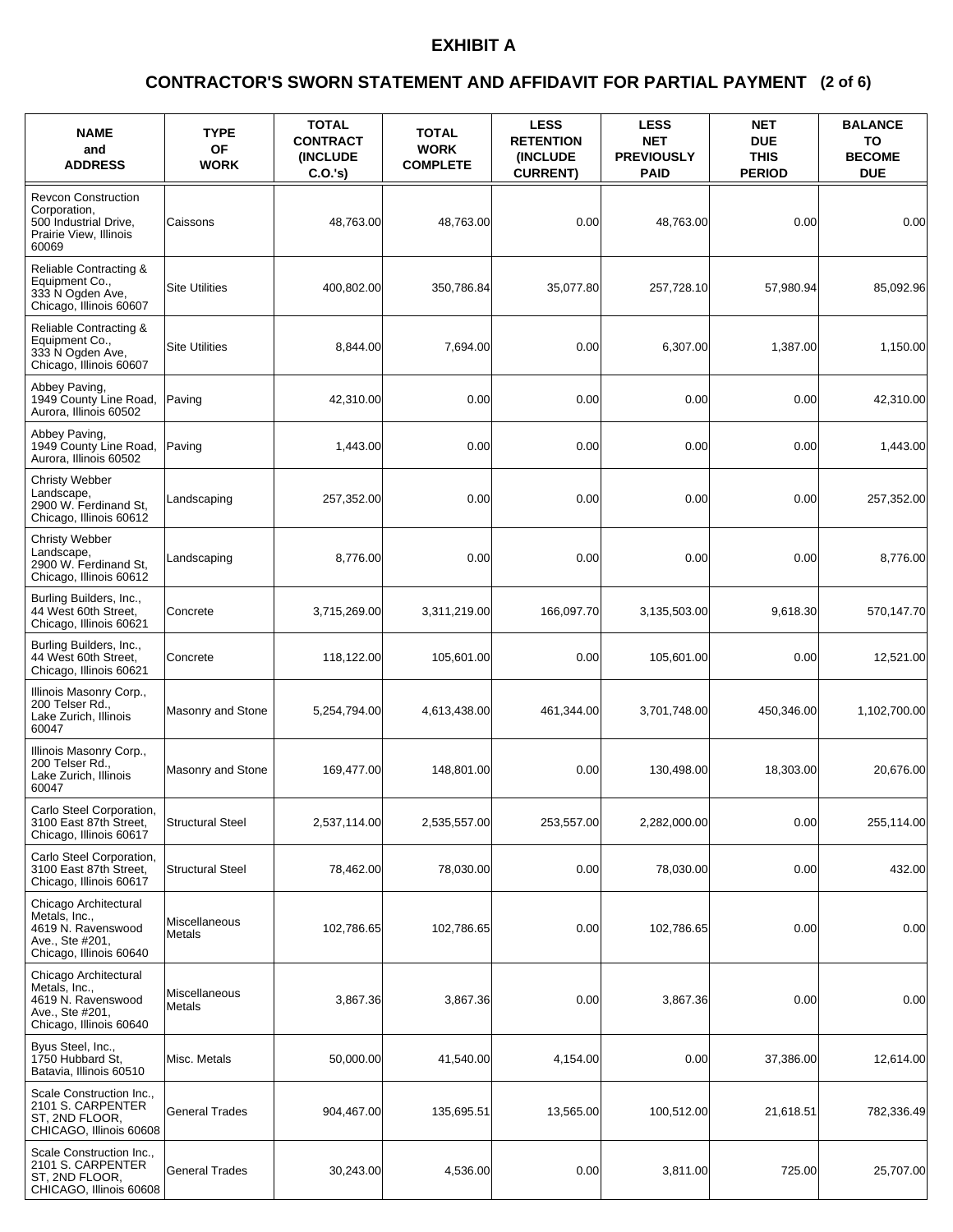### **(3 of 6) CONTRACTOR'S SWORN STATEMENT AND AFFIDAVIT FOR PARTIAL PAYMENT**

| <b>NAME</b><br>and<br><b>ADDRESS</b>                                                                  | <b>TYPE</b><br>OF<br><b>WORK</b>        | <b>TOTAL</b><br><b>CONTRACT</b><br><b>(INCLUDE)</b><br>$C.O.'s$ ) | <b>TOTAL</b><br><b>WORK</b><br><b>COMPLETE</b> | <b>LESS</b><br><b>RETENTION</b><br><b>(INCLUDE</b><br><b>CURRENT)</b> | <b>LESS</b><br><b>NET</b><br><b>PREVIOUSLY</b><br><b>PAID</b> | <b>NET</b><br><b>DUE</b><br><b>THIS</b><br><b>PERIOD</b> | <b>BALANCE</b><br>TO<br><b>BECOME</b><br><b>DUE</b> |
|-------------------------------------------------------------------------------------------------------|-----------------------------------------|-------------------------------------------------------------------|------------------------------------------------|-----------------------------------------------------------------------|---------------------------------------------------------------|----------------------------------------------------------|-----------------------------------------------------|
| Carroll Seating Co.,<br>2105 Lunt,<br>Elk Grove Village, Illinois<br>60007                            | Architectural<br>Millwork &<br>Casework | 353,703.00                                                        | 0.00                                           | 0.00                                                                  | 0.00                                                          | 0.00                                                     | 353,703.00                                          |
| Carroll Seating Co.,<br>2105 Lunt,<br>Elk Grove Village, Illinois<br>60007                            | Architectural<br>Millwork &<br>Casework | 12,061.00                                                         | 0.00                                           | 0.00                                                                  | 0.00                                                          | 0.00                                                     | 12,061.00                                           |
| Kremer & Davis.<br>132 Osborne Road.<br>Fridley, Minnesota 55432                                      | Waterproofing                           | 434,800.00                                                        | 357,061.00                                     | 35,703.00                                                             | 321,358.00                                                    | 0.00                                                     | 113,442.00                                          |
| Kremer & Davis,<br>132 Osborne Road,<br>Fridley, Minnesota 55432                                      | Waterproofing                           | 14,557.00                                                         | 11,951.30                                      | 0.00                                                                  | 11,951.30                                                     | 0.00                                                     | 2,605.70                                            |
| Bennett & Brosseau<br>Roofing, Inc.,<br>535 Anderson Drive,<br>Romeoville, Illinois<br>60446          | Roofing                                 | 1,639,500.00                                                      | 304,378.26                                     | 30,437.83                                                             | 273,940.43                                                    | 0.00                                                     | 1,365,559.57                                        |
| Bennett & Brosseau<br>Roofing, Inc.,<br>535 Anderson Drive,<br>Romeoville, Illinois<br>60446          | Roofing                                 | 55,907.00                                                         | 10,381.93                                      | 0.00                                                                  | 10,381.93                                                     | 0.00                                                     | 45,525.07                                           |
| ASC Fireproofing, Inc.,<br>607 Church Road,<br>Elgin, Illinois 60123                                  | Fireproofing                            | 175,444.00                                                        | 139,658.20                                     | 13,965.82                                                             | 117,592.38                                                    | 8,100.00                                                 | 49,751.62                                           |
| ASC Fireproofing, Inc.,<br>607 Church Road,<br>Elgin, Illinois 60123                                  | Fireproofing                            | 4,092.00                                                          | 3,273.60                                       | 0.00                                                                  | 3,126.00                                                      | 147.60                                                   | 818.40                                              |
| <b>Underland Architectural</b><br>Systems, Inc.,<br>20318 Torrence Avenue,<br>Lynwood, Illinois 60411 | Curtaiwall/Glass/Metal<br>Panels        | 1,515,217.00                                                      | 626,370.40                                     | 62,636.94                                                             | 413,851.60                                                    | 149,881.86                                               | 951,483.54                                          |
| <b>Underland Architectural</b><br>Systems, Inc.,<br>20318 Torrence Avenue,<br>Lynwood, Illinois 60411 | Curtaiwall/Glass/Metal<br>Panels        | 50.955.00                                                         | 21,073.00                                      | 0.00                                                                  | 14,776.00                                                     | 6,297.00                                                 | 29,882.00                                           |
| The Levy Company,<br>3925 Commercial<br>Avenue.<br>Northbrook, Illinois<br>60062                      | Gypsum<br>Board/Plaster                 | 869,775.00                                                        | 210,664.80                                     | 20,683.82                                                             | 54,007.50                                                     | 135,973.48                                               | 679,794.02                                          |
| The Levy Company,<br>3925 Commercial<br>Avenue,<br>Northbrook, Illinois<br>60062                      | Gypsum<br>Board/Plaster                 | 29,531.00                                                         | 7,152.41                                       | 0.00                                                                  | 2,037.64                                                      | 5,114.77                                                 | 22,378.59                                           |
| Mr. Davids Carpet<br>Service,<br>865 W Irving Park Road,<br>Itasca, Illinois 60143                    | Ceramic & Quarry<br> Tile               | 84,633.00                                                         | 0.00                                           | 0.00                                                                  | 0.00                                                          | 0.00                                                     | 84,633.00                                           |
| Mr. Davids Carpet<br>Service,<br>865 W Irving Park Road,<br>Itasca, Illinois 60143                    | Ceramic & Quarry<br> Tile               | 2,886.00                                                          | 0.00                                           | 0.00                                                                  | 0.00                                                          | 0.00                                                     | 2,886.00                                            |
| Metropolitan Terrazzo,<br>LLC,<br>645 Lunt Avenue,<br>Elk Grove Village, Illinois<br>60007            | Terrazzo                                | 938,000.00                                                        | 4,200.00                                       | 420.00                                                                | 0.00                                                          | 3,780.00                                                 | 934,220.00                                          |
| Metropolitan Terrazzo,<br>LLC,<br>645 Lunt Avenue,<br>Elk Grove Village, Illinois<br>60007            | Terrazzo                                | 31,986.00                                                         | 0.00                                           | 0.00                                                                  | 0.00                                                          | 0.00                                                     | 31,986.00                                           |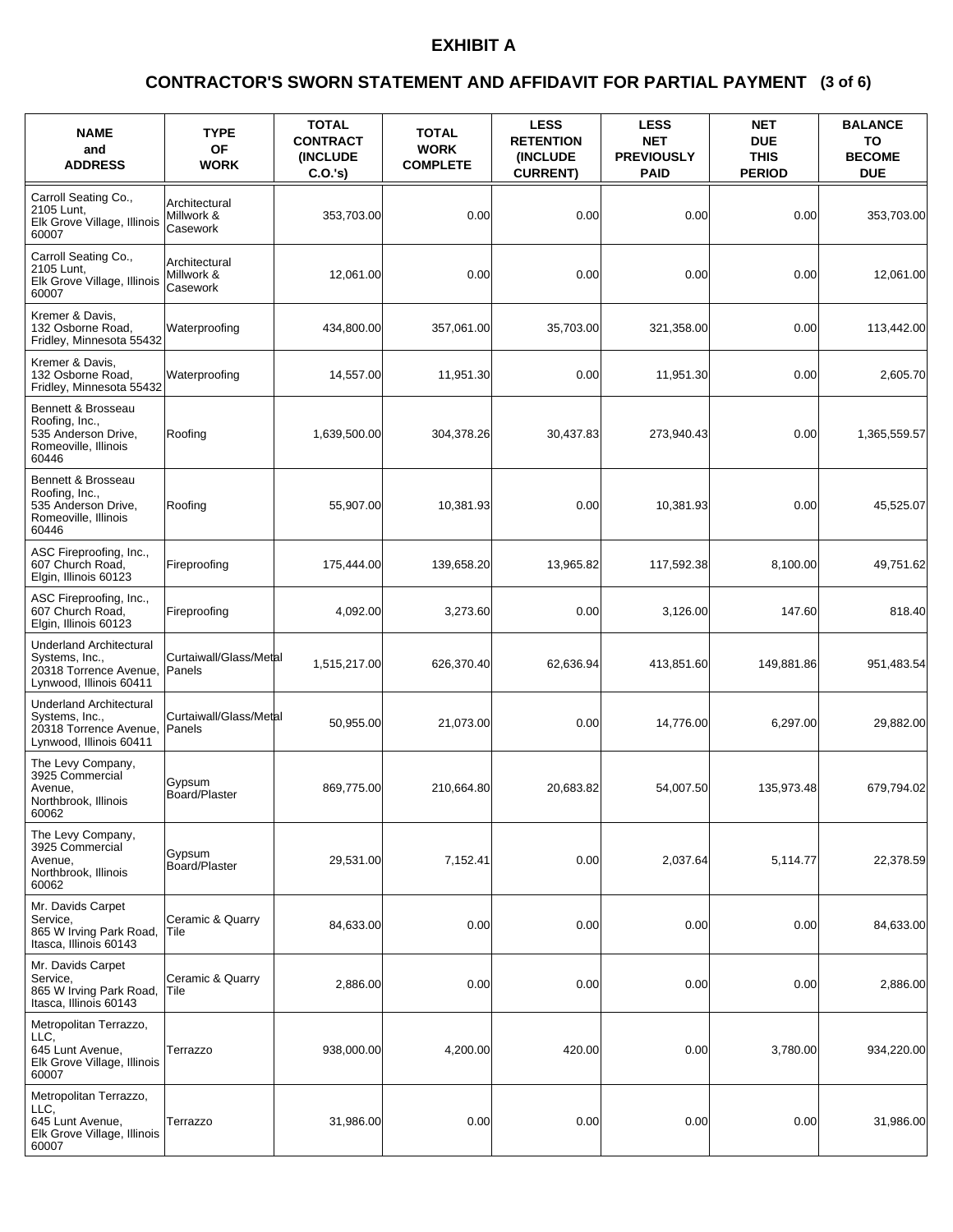### **(4 of 6) CONTRACTOR'S SWORN STATEMENT AND AFFIDAVIT FOR PARTIAL PAYMENT**

| <b>NAME</b><br>and<br><b>ADDRESS</b>                                                                   | <b>TYPE</b><br><b>OF</b><br><b>WORK</b>   | <b>TOTAL</b><br><b>CONTRACT</b><br><b>(INCLUDE)</b><br>$C.O.'s$ ) | <b>TOTAL</b><br><b>WORK</b><br><b>COMPLETE</b> | <b>LESS</b><br><b>RETENTION</b><br>(INCLUDE<br><b>CURRENT)</b> | <b>LESS</b><br><b>NET</b><br><b>PREVIOUSLY</b><br><b>PAID</b> | <b>NET</b><br><b>DUE</b><br><b>THIS</b><br><b>PERIOD</b> | <b>BALANCE</b><br>TO<br><b>BECOME</b><br><b>DUE</b> |
|--------------------------------------------------------------------------------------------------------|-------------------------------------------|-------------------------------------------------------------------|------------------------------------------------|----------------------------------------------------------------|---------------------------------------------------------------|----------------------------------------------------------|-----------------------------------------------------|
| Floors, Inc.<br>PO Box 700, 1341<br>Cobblestone Way,<br>Woodstock, Illinois<br>60098                   | Wood Flooring<br>W/Striping               | 81,800.00                                                         | 0.00                                           | 0.00                                                           | 0.00                                                          | 0.00                                                     | 81,800.00                                           |
| Floors, Inc.<br>PO Box 700, 1341<br>Cobblestone Way,<br>Woodstock, Illinois<br>60098                   | Wood Flooring<br>W/Striping               | 2,789.00                                                          | 0.00                                           | 0.00                                                           | 0.00                                                          | 0.00                                                     | 2,789.00                                            |
| Flooring Resources,<br>600 W. Pratt,<br>Elk Grove, Illinois 60007                                      | <b>Resilient Flooring &amp;</b><br>Carpet | 152,443.00                                                        | 0.00                                           | 0.00                                                           | 0.00                                                          | 0.00                                                     | 152,443.00                                          |
| Flooring Resources,<br>600 W. Pratt,<br>Elk Grove, Illinois 60007                                      | <b>Resilient Flooring &amp;</b><br>Carpet | 5,198.00                                                          | 0.00                                           | 0.00                                                           | 0.00                                                          | 0.00                                                     | 5,198.00                                            |
| DBM Services, Inc.,<br>16W107 83rd Street,<br>Burr Ridge, Illinois 60527                               | <b>Fluid Applied</b><br>Flooring          | 97,960.00                                                         | 12,556.00                                      | 1,255.60                                                       | 11,300.40                                                     | 0.00                                                     | 86,659.60                                           |
| DBM Services, Inc.,<br>16W107 83rd Street,<br>Burr Ridge, Illinois 60527                               | <b>Fluid Applied</b><br>Flooring          | 3,340.00                                                          | 434.20                                         | 0.00                                                           | 434.20                                                        | 0.00                                                     | 2,905.80                                            |
| Continental Painting &<br>Decorating, Inc.,<br>2255 South Wabash<br>Avenue,<br>Chicago, Illinois 60616 | Painting                                  | 287,830.00                                                        | 12,322.00                                      | 1.232.20                                                       | 0.00                                                          | 11.089.80                                                | 276,740.20                                          |
| Continental Painting &<br>Decorating, Inc.,<br>2255 South Wabash<br>Avenue,<br>Chicago, Illinois 60616 | Painting                                  | 9,815.00                                                          | 393.00                                         | 0.00                                                           | 0.00                                                          | 393.00                                                   | 9,422.00                                            |
| Poblocki Sign Company<br>LLC.<br>P.O. Box 1541,<br>Milwaukee, Wisconsin<br>53201-1541                  | Signage                                   | 92,000.00                                                         | 0.00                                           | 0.00                                                           | 0.00                                                          | 0.00                                                     | 92,000.00                                           |
| Poblocki Sign Company<br>LLC.<br>P.O. Box 1541.<br>Milwaukee, Wisconsin<br>53201-1541                  | Signage                                   | 3,137.00                                                          | 0.00                                           | 0.00                                                           | 0.00                                                          | 0.00                                                     | 3,137.00                                            |
| M.L. Rongo, Inc.,<br>4817 W. Lake Street,<br>Melrose Park, Illinois<br>60160                           | Food Service<br>Equipment                 | 167.920.00                                                        | 68.419.00                                      | 6.841.90                                                       | 0.00                                                          | 61,577.10                                                | 106,342.90                                          |
| M.L. Rongo, Inc.,<br>4817 W. Lake Street,<br>Melrose Park, Illinois<br>60160                           | Food Service<br>Equipment                 | 5,726.00                                                          | 2,290.00                                       | 0.00                                                           | 0.00                                                          | 2,290.00                                                 | 3,436.00                                            |
| SCHINDLER<br>ELEVATOR,<br>1530 Timberwolf Dr,<br>Holland, Ohio 43528                                   | Elevators                                 | 349,500.00                                                        | 335,520.00                                     | 33,552.00                                                      | 135,256.50                                                    | 166,711.50                                               | 47,532.00                                           |
| <b>SCHINDLER</b><br>ELEVATOR,<br>1530 Timberwolf Dr,<br>Holland, Ohio 43528                            | Elevators                                 | 11,918.00                                                         | 11,441.28                                      | 0.00                                                           | 4,957.89                                                      | 6,483.39                                                 | 476.72                                              |
| F. E. Moran Fire<br>Protection,<br>2165 Shermer Rd Ste D,<br>Northbrook, Illinois<br>60062             | <b>Fire Protection</b>                    | 419,317.00                                                        | 399,747.00                                     | 39,975.90                                                      | 323,201.40                                                    | 36,569.70                                                | 59,545.90                                           |
| F. E. Moran Fire<br>Protection,<br>2165 Shermer Rd Ste D,<br>Northbrook, Illinois<br>60062             | <b>Fire Protection</b>                    | 12,273.00                                                         | 11,660.00                                      | 0.00                                                           | 10,554.00                                                     | 1,106.00                                                 | 613.00                                              |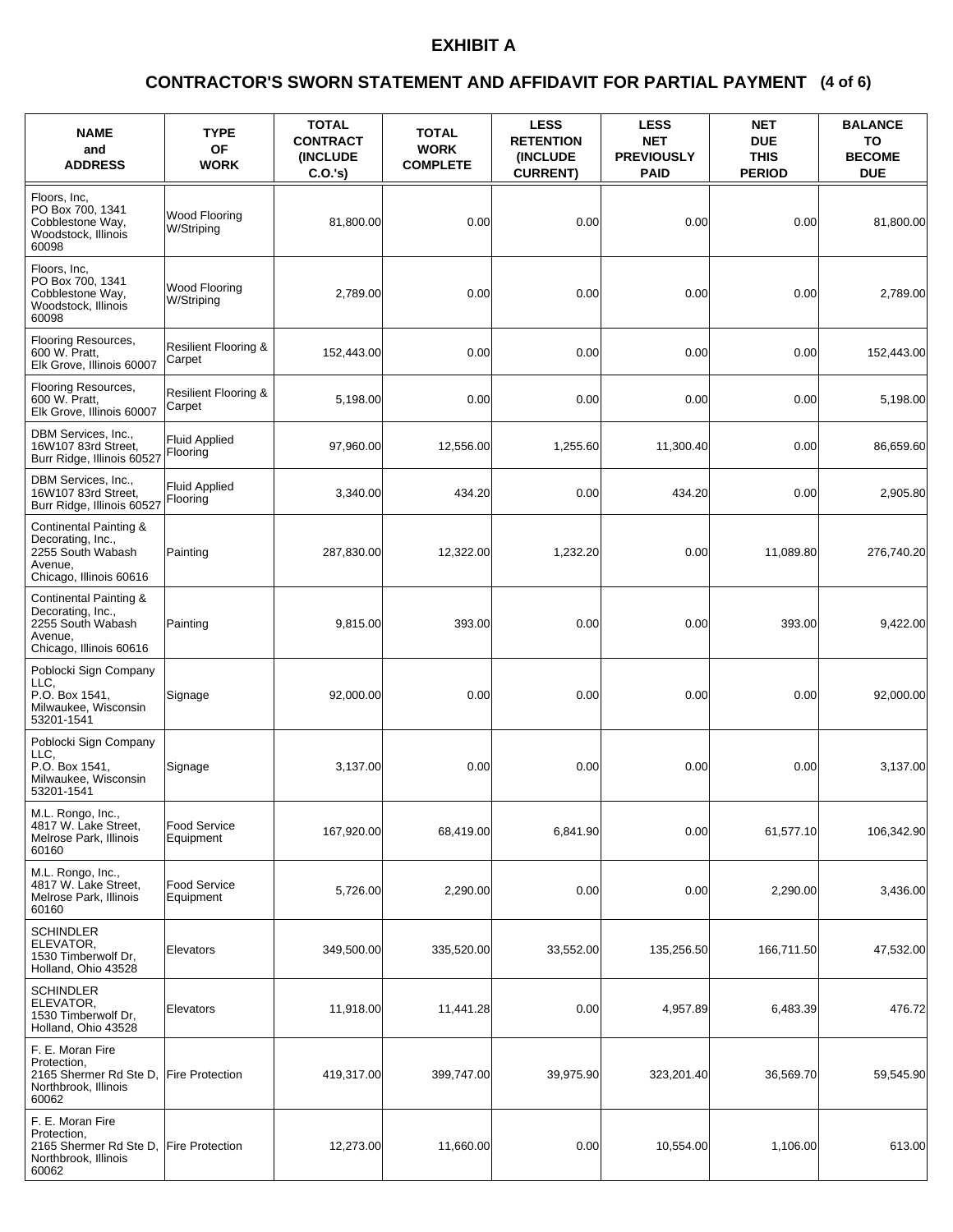### **(5 of 6) CONTRACTOR'S SWORN STATEMENT AND AFFIDAVIT FOR PARTIAL PAYMENT**

| <b>NAME</b><br>and<br><b>ADDRESS</b>                                                                                  | <b>TYPE</b><br><b>OF</b><br><b>WORK</b>                                                                                                                                                                | <b>TOTAL</b><br><b>CONTRACT</b><br><b>(INCLUDE)</b><br>$C.O.'s$ ) | <b>TOTAL</b><br><b>WORK</b><br><b>COMPLETE</b> | <b>LESS</b><br><b>RETENTION</b><br><b>(INCLUDE)</b><br><b>CURRENT)</b> | <b>LESS</b><br><b>NET</b><br><b>PREVIOUSLY</b><br><b>PAID</b> | <b>NET</b><br><b>DUE</b><br><b>THIS</b><br><b>PERIOD</b> | <b>BALANCE</b><br>TO<br><b>BECOME</b><br><b>DUE</b> |
|-----------------------------------------------------------------------------------------------------------------------|--------------------------------------------------------------------------------------------------------------------------------------------------------------------------------------------------------|-------------------------------------------------------------------|------------------------------------------------|------------------------------------------------------------------------|---------------------------------------------------------------|----------------------------------------------------------|-----------------------------------------------------|
| Norman Mechanical.<br>3850 Industrial Avenue,<br>Rolling Meadows, Illinois<br>60008                                   | Plumbing                                                                                                                                                                                               | 1,163,830.00                                                      | 928,850.25                                     | 92,887.00                                                              | 766,830.75                                                    | 69,132.50                                                | 327,866.75                                          |
| Norman Mechanical,<br>3850 Industrial Avenue.<br>Rolling Meadows, Illinois<br>60008                                   | Plumbing                                                                                                                                                                                               | 32,701.00                                                         | 25,834.00                                      | 0.00                                                                   | 23,874.00                                                     | 1,960.00                                                 | 6,867.00                                            |
| International Piping<br>Systems, Inc.,<br>444 East State Parkway,<br>Suite 123,<br>Schaumburg, Illinois<br>60173-4538 | Mechanical<br><b>W/Controls</b>                                                                                                                                                                        | 3,611,884.00                                                      | 2,921,597.00                                   | 292,159.70                                                             | 2,285,223.30                                                  | 344,214.00                                               | 982,446.70                                          |
| International Piping<br>Systems, Inc.,<br>444 East State Parkway,<br>Suite 123,<br>Schaumburg, Illinois<br>60173-4538 | Mechanical<br>W/Controls                                                                                                                                                                               | 103,971.00                                                        | 84,113.00                                      | 0.00                                                                   | 73.092.00                                                     | 11,021.00                                                | 19,858.00                                           |
| Connelly Electric,<br>40 S. Addison Rd, Suite<br>100.<br>Addison, Illinois 60101                                      | Electrical                                                                                                                                                                                             | 3,947,886.00                                                      | 1,828,706.70                                   | 182,283.66                                                             | 1,230,356.34                                                  | 416,066.70                                               | 2,301,462.96                                        |
| Connelly Electric,<br>40 S. Addison Rd, Suite<br>100.<br>Addison, Illinois 60101                                      | Electrical                                                                                                                                                                                             | 125,795.00                                                        | 56,607.25                                      | 0.00                                                                   | 44,029.25                                                     | 12,578.00                                                | 69,187.75                                           |
| To Be Let                                                                                                             | Unawarded                                                                                                                                                                                              | 361,228.00                                                        | 0.00                                           | 0.00                                                                   | 0.00                                                          | 0.00                                                     | 361,228.00                                          |
| <b>Turner Construction</b><br>Company (Chicago),<br>55 East Monroe Street,<br>Suite 3100,<br>Chicago, Illinois 60603  | <b>Fixed General</b><br><b>ConditionsCM Fee</b><br>(2%) TCCo P&P<br><b>BondBuilders Risk</b><br>InsuranceNot-To-Exceed<br>General<br>ConditionRailroad<br>InsuranceTCCo<br>Construction<br>Contingency | 7,402,568.99                                                      | 3,708,321.06                                   | 370,831.53                                                             | 2,761,242.68                                                  | 576,246.85                                               | 4,065,079.46                                        |
|                                                                                                                       | <b>Subtotal TCCo GMP</b>                                                                                                                                                                               | 42.518.616.00                                                     | 27,569,461.00                                  | 2,252,234.00                                                           | 22,685,449.00                                                 | 2,631,778.00                                             | 17,201,389.00                                       |
| 002                                                                                                                   | <b>TCCo GMP without</b><br>retention held                                                                                                                                                              |                                                                   |                                                |                                                                        |                                                               |                                                          |                                                     |
| <b>Turner Construction</b><br>Company (Chicago),<br>55 East Monroe Street,<br>Suite 3100,<br>Chicago, Illinois 60603  | Subguard                                                                                                                                                                                               | 442,657.00                                                        | 432,205.00                                     | 0.00                                                                   | 432,205.00                                                    | 0.00                                                     | 10,452.00                                           |
| <b>Turner Construction</b><br>Company (Chicago),<br>55 East Monroe Street,<br>Suite 3100,<br>Chicago, Illinois 60603  | TCCo Insurance                                                                                                                                                                                         | 392,187.00                                                        | 247,078.00                                     | 0.00                                                                   | 219,625.00                                                    | 27,453.00                                                | 145,109.00                                          |
| <b>Turner Construction</b><br>Company (Chicago),<br>55 East Monroe Street,<br>Suite 3100,<br>Chicago, Illinois 60603  | Preconstruction<br>Services                                                                                                                                                                            | 150,000.00                                                        | 150,000.00                                     | 0.00                                                                   | 150,000.00                                                    | 0.00                                                     | 0.00                                                |
| Subtotal TCCo GMP without retention held                                                                              |                                                                                                                                                                                                        | 984,844.00                                                        | 829,283.00                                     | 0.00                                                                   | 801,830.00                                                    | 27,453.00                                                | 155,561.00                                          |
| 003                                                                                                                   | Owner<br>Contingency                                                                                                                                                                                   |                                                                   |                                                |                                                                        |                                                               |                                                          |                                                     |
| To Be Let                                                                                                             | <b>Owner Contingency</b>                                                                                                                                                                               | 1,284,761.00                                                      | 0.00                                           | 0.00                                                                   | 0.00                                                          | 0.00                                                     | 1,284,761.00                                        |
|                                                                                                                       | <b>Subtotal Owner Contingency</b>                                                                                                                                                                      | 1,284,761.00                                                      | 0.00                                           | 0.00                                                                   | 0.00                                                          | 0.00                                                     | 1,284,761.00                                        |
|                                                                                                                       | <b>Total</b>                                                                                                                                                                                           | 44,788,221.00                                                     | 28,398,744.00                                  | 2,252,234.00                                                           | 23,487,279.00                                                 | 2,659,231.00                                             | 18,641,711.00                                       |